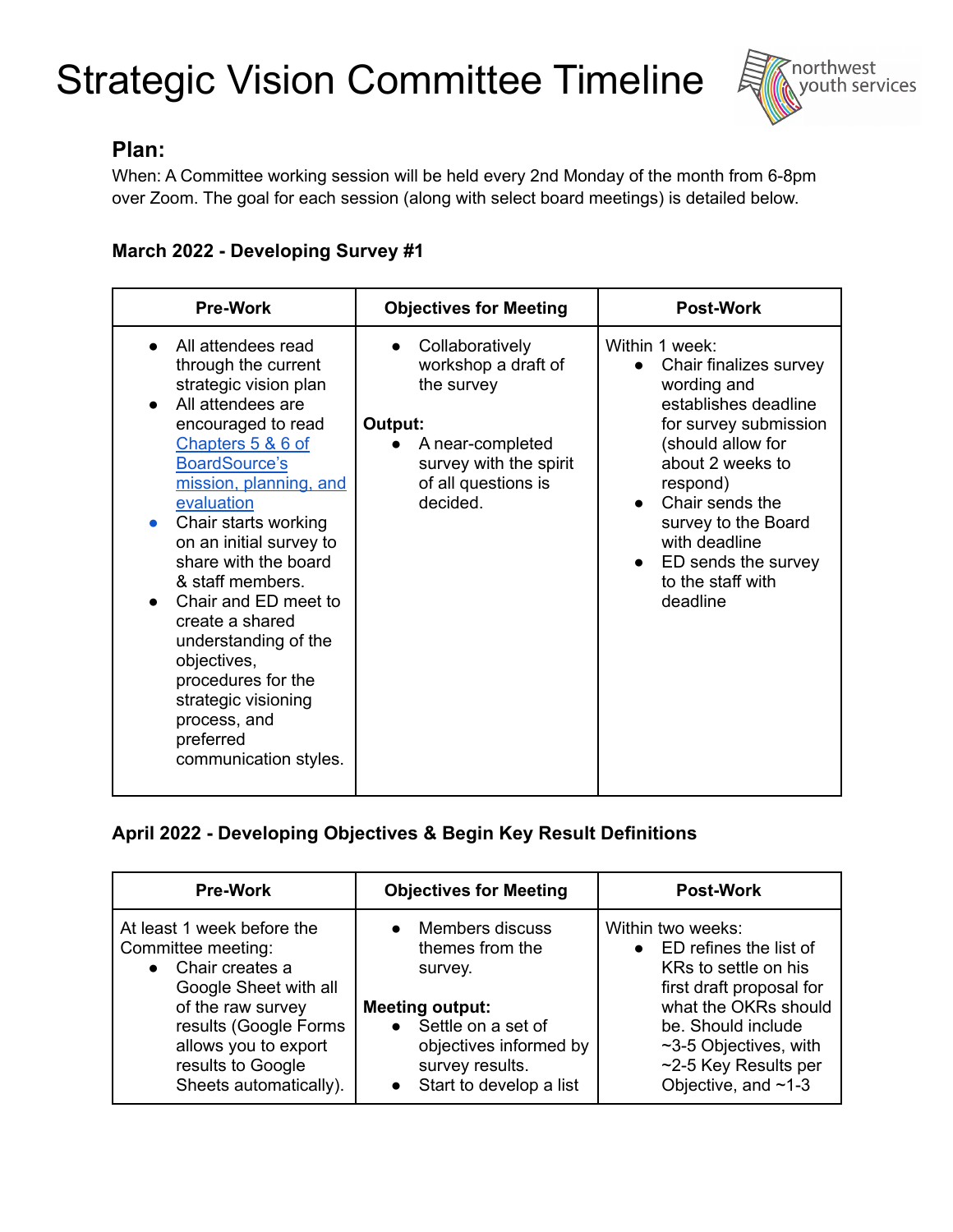| Ensure that the<br>survey results sheet is       | of potential Key<br>Results that could fall | success metrics per<br>KR. Doesn't have to             |
|--------------------------------------------------|---------------------------------------------|--------------------------------------------------------|
| uneditable by viewers.                           | under each Objective                        | be perfect, just needs                                 |
| Chair sends the raw<br>survey results to the     | Decide which staff<br>members Chair will    | to be a complete draft!<br>Chair meets with $\sim$ 3-5 |
| Board and solicits                               | conduct interviews                          | key staff members to                                   |
| optional feedback                                | with                                        | conduct targeted,                                      |
| about themes noticed,<br>particularly as they    |                                             | 30-45min interviews<br>about their takeaways           |
| might inform the                                 |                                             | from the survey and to                                 |
| definition of high-level                         |                                             | gather information.                                    |
| strategic areas<br>("Objectives").               |                                             |                                                        |
| ED sends the raw                                 |                                             |                                                        |
| survey results to the                            |                                             |                                                        |
| staff and solicits<br>optional feedback          |                                             |                                                        |
| about themes noticed.                            |                                             |                                                        |
| particularly as they                             |                                             |                                                        |
| might inform the                                 |                                             |                                                        |
| definition of high-level<br>strategic areas      |                                             |                                                        |
| ("Objectives").                                  |                                             |                                                        |
| <b>All Committee</b>                             |                                             |                                                        |
| members read<br>through and digest the           |                                             |                                                        |
| results of the survey.                           |                                             |                                                        |
| Any themes noticed?                              |                                             |                                                        |
| Anytime before the meeting:<br>All attendees are |                                             |                                                        |
| encouraged to read                               |                                             |                                                        |
| Chapters 7 of                                    |                                             |                                                        |
| <b>BoardSource's</b><br>mission, planning, and   |                                             |                                                        |
| evaluation                                       |                                             |                                                        |

# **May 2022 - Define Key Results & Develop Survey #2**

| <b>Pre-Work</b>                                                                                                                         | <b>Objectives for Meeting</b>                                                                                                              | <b>Post-Work</b>                                                                                                                                              |
|-----------------------------------------------------------------------------------------------------------------------------------------|--------------------------------------------------------------------------------------------------------------------------------------------|---------------------------------------------------------------------------------------------------------------------------------------------------------------|
| About two weeks prior:<br>ED shares OKRs<br>first draft (yay!)<br>• Chair shares notes<br>from staff interviews<br><b>All Committee</b> | • Update OKRs draft<br>based on feedback<br>from the interviews, or<br>areas that the<br>Committee agrees<br>need refinement or<br>updates | Within 1 week:<br>• Chair finalizes the<br>survey to be sent out<br>for feedback and<br>determines deadline<br>for survey submission.<br>Chair sends the OKRs |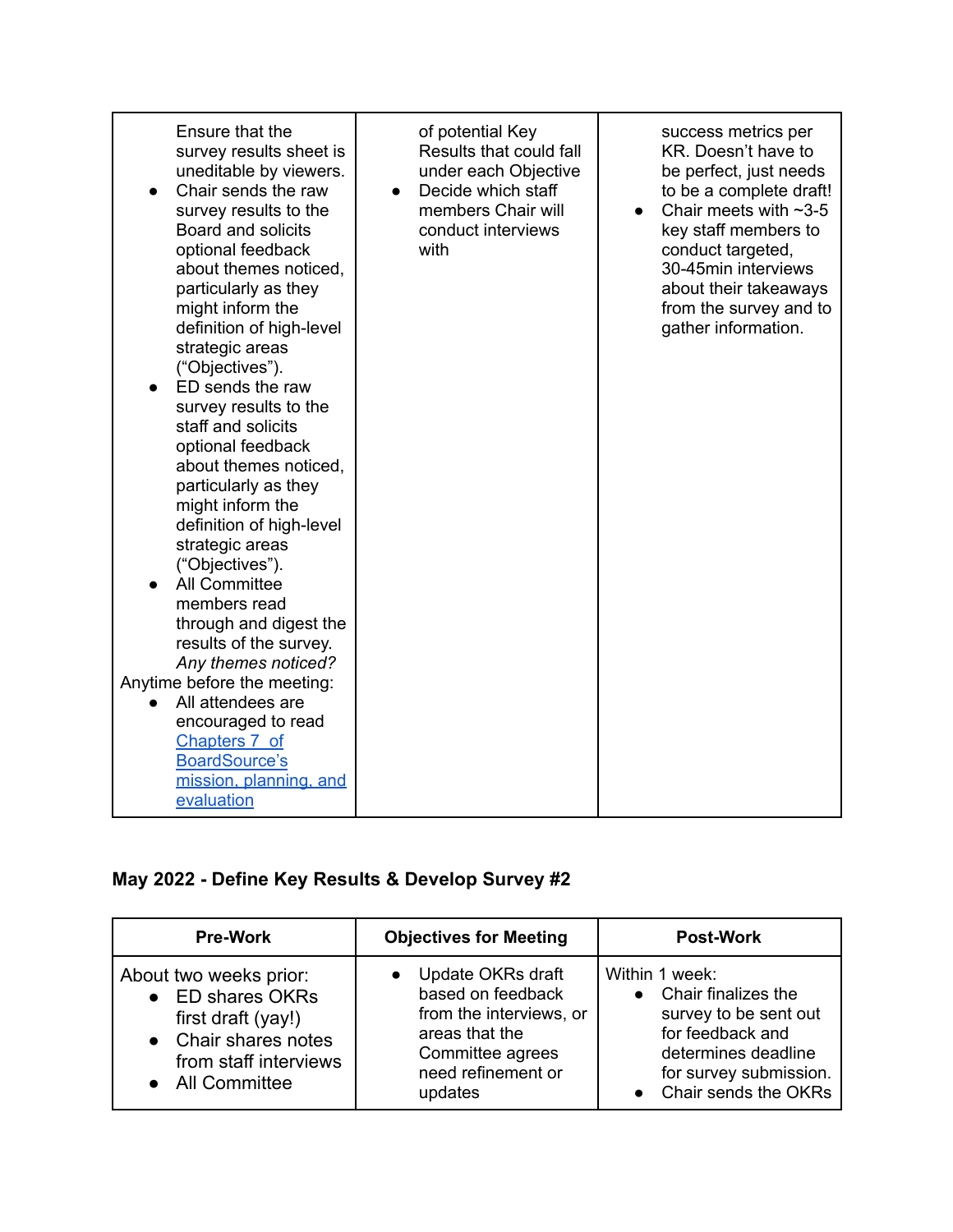| members read<br>through each set of<br>documents. Is there<br>anything in the<br><b>OKRs draft that</b><br>should be updated<br>in light of the<br>learnings from the<br>interviews? What<br>additional work does<br>the OKRs draft | Flag open questions<br>about the OKRs draft<br>that still remain so<br>those questions can<br>be addressed in the<br>survey<br>Settle on what<br>feedback we want to<br>get from board and<br>staff about the OKRs<br>draft as it stands | draft & feedback<br>survey to the board.<br>Chair sends the OKRs<br>draft & feedback<br>survey to staff. |
|-------------------------------------------------------------------------------------------------------------------------------------------------------------------------------------------------------------------------------------|------------------------------------------------------------------------------------------------------------------------------------------------------------------------------------------------------------------------------------------|----------------------------------------------------------------------------------------------------------|
| need?                                                                                                                                                                                                                               | <b>Meeting Output:</b><br>• An OKRs draft that is<br>ready for feedback<br>from the board and<br>staff.<br>All of the workings of<br>a survey for soliciting<br>feedback about the<br>draft.                                             |                                                                                                          |

Thoughts for Survey: Is the spirit of the Objectives right? KRs? Success metrics? Is it aligned with our mission, values, and vision? Are the proposed success metrics realistic and is this something we already track? If not, how much work would it take to get these numbers? Are these realistic numbers to acquire?

#### **June 2022 - Refine OKRs & Develop Success Metrics**

| <b>Pre-Work</b>                                                                                                                                                                                                                                                           | <b>Objectives for Meeting</b>                                                                                                                                                                                                                                                                                                                                | <b>Post-Work</b>                                                                                                                                                                                                                                                                                      |
|---------------------------------------------------------------------------------------------------------------------------------------------------------------------------------------------------------------------------------------------------------------------------|--------------------------------------------------------------------------------------------------------------------------------------------------------------------------------------------------------------------------------------------------------------------------------------------------------------------------------------------------------------|-------------------------------------------------------------------------------------------------------------------------------------------------------------------------------------------------------------------------------------------------------------------------------------------------------|
| <b>All Committee</b><br>$\bullet$<br>members read<br>through all survey<br>results and identify<br>trends.<br><b>All Committee</b><br>$\bullet$<br>members are<br>encouraged to read<br>Chapters 8 & 9 of<br><b>BoardSource's</b><br>mission, planning, and<br>evaluation | Debrief survey results.<br>Share identified<br>trends. Use these<br>results to refine<br>OKRs.<br>• Discuss success<br>metrics that can be<br>applied to OKRs.<br><b>Meeting Output:</b><br>Finalize the wordings<br>of the Objectives<br>Finalize the wordings<br>of the Key Results<br>• Finalize Success<br>Metrics – what we will<br>measure success by. | Within 2 weeks:<br>Chair develops his<br>best attempt at a final<br>proposal for the<br>OKRs, consulting as<br>needed with relevant<br>staff or other<br>stakeholders to<br>ensure their feasibility<br>and<br>comprehensiveness,<br>particularly with<br>respect to refining the<br>success metrics. |